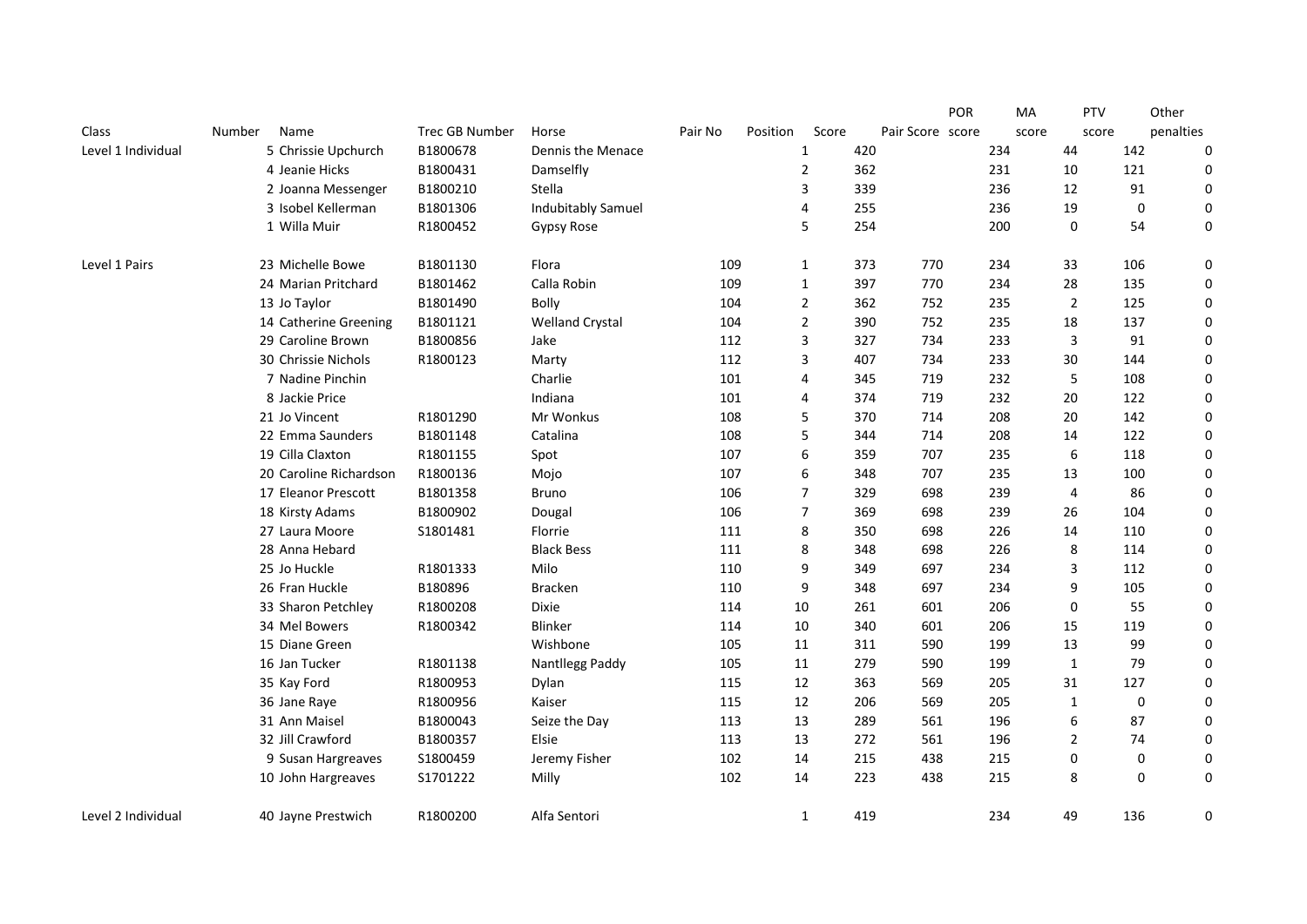|                     | 39 Danielle Glaister  | B1800015 | <b>Blackie</b>              |     | $\overline{2}$ | 385 |     | 233 | 15             | 137                                                                                                                                                                                                             | $\mathbf 0$ |
|---------------------|-----------------------|----------|-----------------------------|-----|----------------|-----|-----|-----|----------------|-----------------------------------------------------------------------------------------------------------------------------------------------------------------------------------------------------------------|-------------|
|                     | 42 Karen Butt         | R1800635 | Elle                        |     | 3              | 351 |     | 222 | 10             | 119                                                                                                                                                                                                             | $\mathbf 0$ |
|                     | 43 Graham Clack       | B1800278 | Finnegan                    |     | 4              | 348 |     | 239 | 14             | 95                                                                                                                                                                                                              | 0           |
|                     | 41 Sarah Kate Edwards | B1801191 | Bear                        |     | 5              | 344 |     | 231 | 12             | 101                                                                                                                                                                                                             | 0           |
|                     | 38 Sarah Leggat       | B1800120 | PG                          |     | 6              | 320 |     | 228 | 28             | 64                                                                                                                                                                                                              | 0           |
|                     | 37 Niki King          | B1800102 | Tortuga                     |     | $\overline{7}$ | 294 |     | 223 | 22             | 49                                                                                                                                                                                                              | 0           |
| Level 2 Pairs       | 46 Wendy Neath        | B1800257 | Rocco                       | 202 | $\mathbf{1}$   | 423 | 814 | 229 | 45             | 149                                                                                                                                                                                                             | 0           |
|                     | 47 Kay Kitson         | R180006  | Skelton Tara                | 202 | $\mathbf{1}$   | 391 | 814 | 229 | 44             | 118<br>121<br>104<br>103<br>120<br>70<br>98<br>108<br>103<br>$\mathbf 0$<br>102<br>0<br>$\mathbf 0$<br>112<br>127<br>125<br>107<br>0<br>64<br>155<br>0<br>$\Omega$<br>98<br>154<br>109<br>91<br>49<br>66<br>100 | 0           |
|                     | 56 Jo Boraston        | R1800010 | <b>August Storm</b>         | 207 | $\overline{2}$ | 383 | 725 | 231 | 31             |                                                                                                                                                                                                                 | 0           |
|                     | 57 Bea Boreham        | B1801105 | Donald                      | 207 | $\overline{2}$ | 342 | 725 | 231 | $\overline{7}$ |                                                                                                                                                                                                                 | 0           |
|                     | 44 Jo Gardiner        | B1801139 | Bentley                     | 201 | 3              | 328 | 715 | 223 | $\overline{2}$ |                                                                                                                                                                                                                 | $\mathbf 0$ |
|                     | 45 Susie Pool         | B1801218 | Folds Acadia                | 201 | 3              | 387 | 715 | 223 | 44             |                                                                                                                                                                                                                 | 0           |
|                     | 50 Maike Ahlgrimm     | R1800056 | Oskar from Salisbury        | 204 | $\overline{4}$ | 317 | 665 | 237 | 10             |                                                                                                                                                                                                                 | 0           |
|                     | 51 Helena Levett      | R1800261 | <b>Bruni from Mill Lane</b> | 204 | 4              | 348 | 665 | 237 | 13             |                                                                                                                                                                                                                 | 0           |
|                     | 54 Donna Sharp        | R1800105 | Glantrasna Carrig           | 206 | 5              | 298 | 635 | 190 | $\mathbf 0$    |                                                                                                                                                                                                                 | 0           |
|                     | 55 Amanda Aldridge    | B1800995 | Mr Pi                       | 206 | 5              | 337 | 635 | 190 | 44             |                                                                                                                                                                                                                 | 0           |
|                     | 48 Ros Jones          | B1800224 | Monkey                      | 203 | 6              | 237 | 591 | 237 | $\mathbf 0$    |                                                                                                                                                                                                                 | $\pmb{0}$   |
|                     | 49 Yvone Allen        | R1801447 | Diamond Geezer              | 203 | 6              | 354 | 591 | 237 | 15             |                                                                                                                                                                                                                 | $\pmb{0}$   |
|                     | 52 Sue White          | R1701298 | Remmie                      | 205 | $\overline{7}$ | 238 | 475 | 226 | 12             |                                                                                                                                                                                                                 | 0           |
|                     | 53 Helen Theckston    | R1801319 | Tommy Bo                    | 205 | $\overline{7}$ | 237 | 475 | 226 | 11             |                                                                                                                                                                                                                 | 0           |
| Level 2a Individual | 67 Mary Weston        | B1800181 | Casey                       |     | 1              | 374 |     | 229 | 33             |                                                                                                                                                                                                                 | 0           |
|                     | 63 Bridget Stein      | R1800409 | Neco                        |     | 2              | 364 |     | 220 | 17             |                                                                                                                                                                                                                 | 0           |
|                     | 65 Ri Kirk            | B1800202 | Rio                         |     | 3              | 357 |     | 223 | 9              |                                                                                                                                                                                                                 | 0           |
|                     | 61 Mary Scott Morgan  | R1700519 | Yentile V Monting           |     | 4              | 301 |     | 183 | 11             |                                                                                                                                                                                                                 | 0           |
|                     | 59 Chris Paine        | R1800009 | Stephen                     |     | 5              | 266 |     | 232 | 34             |                                                                                                                                                                                                                 | 0           |
|                     | 62 Kate McMorris      | B1800195 | Alarrons Isobel             |     | 6              | 266 |     | 198 | 4              |                                                                                                                                                                                                                 | 0           |
|                     | 60 Amanda Marfleet    | R1800030 | Inoshowens Pride            |     | $\overline{7}$ | 256 |     | 59  | 42             |                                                                                                                                                                                                                 | 0           |
|                     | 64 Jaqui Kedward      | B1800006 | Gafros Minstral             |     | 8              | 241 |     | 223 | 18             |                                                                                                                                                                                                                 | 0           |
|                     | 76 Lynne Mabbitt      | R1800270 | Alska                       |     | 9              | 212 |     | 192 | 20             |                                                                                                                                                                                                                 | 0           |
| Level 2a Pairs      | 70 Kathy Whitehead    | B1800334 | <b>Halestorm Florentine</b> | 302 | $\mathbf{1}$   | 336 | 738 | 218 | 20             |                                                                                                                                                                                                                 | 0           |
|                     | 71 Yolande Ifold      | B1800238 | Melody Boy                  | 302 | $\mathbf{1}$   | 402 | 738 | 218 | 30             |                                                                                                                                                                                                                 | 0           |
|                     | 74 Sian Griffiths     | B1800401 | Barbara                     | 304 | $\overline{2}$ | 376 | 693 | 226 | 41             |                                                                                                                                                                                                                 | 0           |
|                     | 75 Helen Brophy       | B1800429 | Emma                        | 304 | 2              | 317 | 693 | 226 | 0              |                                                                                                                                                                                                                 | 0           |
|                     | 72 Christine Harling  | B1800860 | Chamfron Tizona             | 303 | 3              | 269 | 599 | 220 | $\mathbf 0$    |                                                                                                                                                                                                                 | 0           |
|                     | 73 Zara Lawlor        | B1800210 | Toby                        | 303 | 3              | 330 | 599 | 220 | 44             |                                                                                                                                                                                                                 | 0           |
|                     | 68 Catherine Hoyt     | R1800755 | Elliana                     | 301 | 4              | 279 | 578 | 167 | 12             |                                                                                                                                                                                                                 | $\mathbf 0$ |